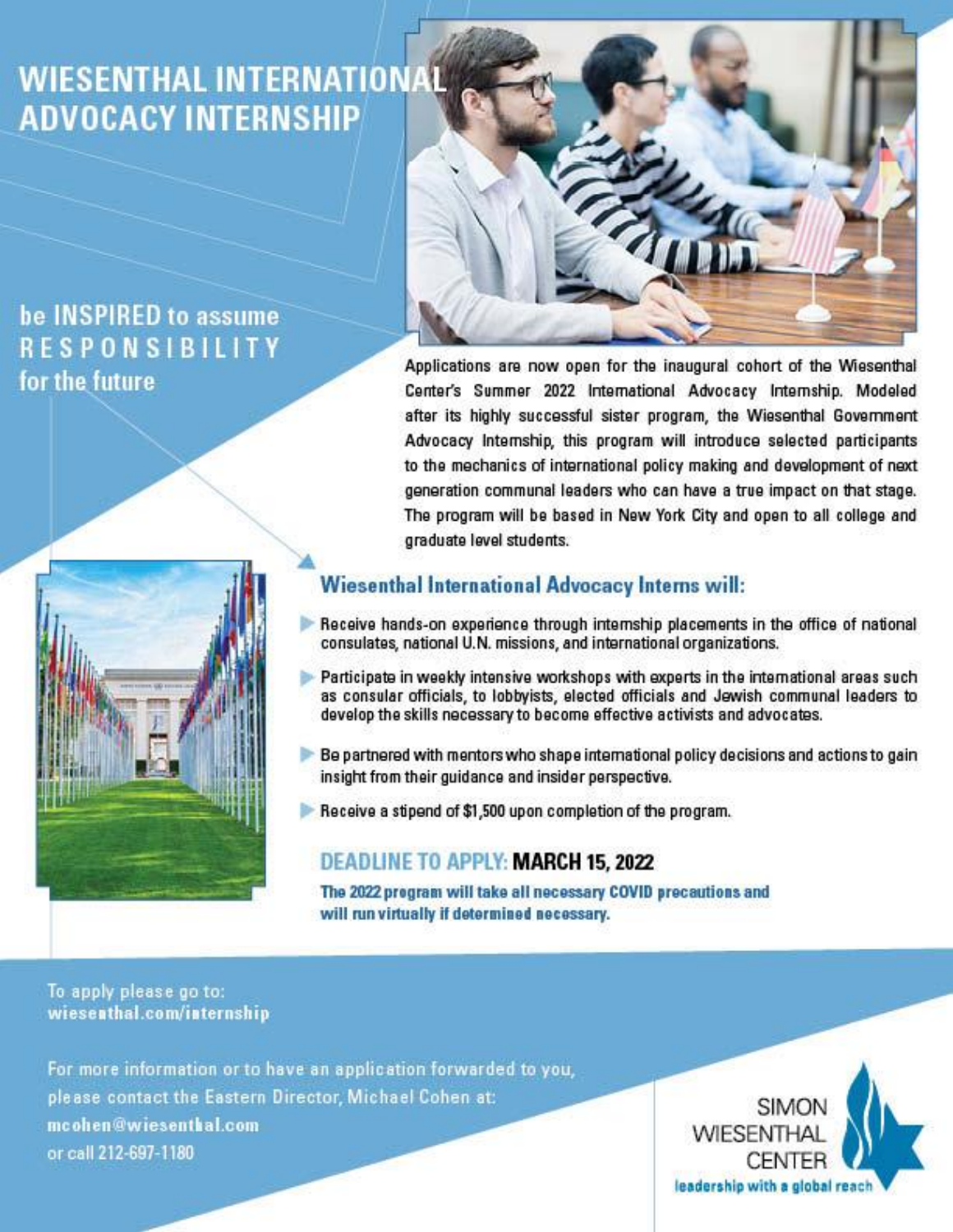

# **SUMMER 2022**

# **International Advocacy Internship Program**

*Application and Information*

Simon Wiesenthal Center 11 Broadway New York, NY, 10004 Phone: 212-697-1180 Email: swcny@wiesenthal.com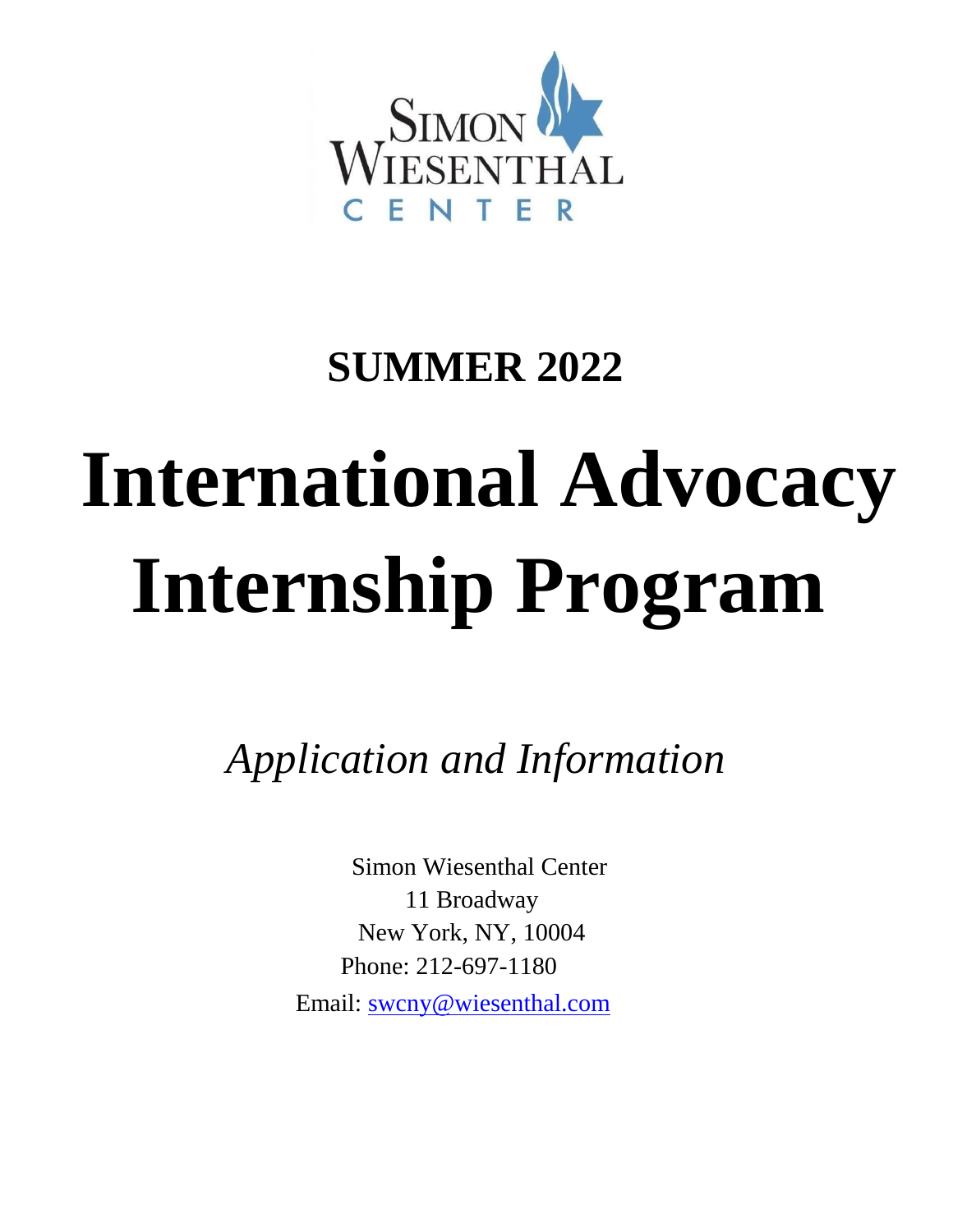## **Simon Wiesenthal Center International Advocacy Internship Program**

*For the summer of 2022, the Simon Wiesenthal Center is proud to announce the launching of a one of a kind, local International Advocacy Internship Program, centered on encouraging and educating the next generation of Jewish leaders as to the mechanisms of advocacy in international affairs via exposure to national consulates, United Nations missions, international organizations and policy generating think tanks. In its inaugural year the program will select up to twenty-five college and graduate school-aged students from the New York, Connecticut, and New Jersey regions.*

#### **Program Description**

-Interns will have the opportunity to receive **hands-on experience** in the offices of consulates representing various international governments, United Nations missions and international organizations, to **learn about mechanisms of political movement in a dynamic, intellectually rigorous environment**.

-Interns will participate in **regular workshop sessions** with consular officials, top lobbyists, issue-based advocates, and Jewish leaders on the international scene, to understand the currents of **effective Jewish communal advocacy**  on an international based issue approach.

-Interns will be **partnered with mentors** who are successful in shaping front-line policy decisions and who are renowned in their fields to gain insight and guidance from an insider perspective.

Selected participants will be eligible to earn academic credit by enrolling in a seminar and internship course on their college campus.

#### **Program Requirements**

The Simon Wiesenthal Center's Government Advocacy Internship Program will span a period of **eight (8) weeks over each summer**.

Participants will be required to commit at least **four days a week** for their internship **during regular business hours,** as well as **one weekly dinner/evening workshop session**.

The program will include an **orientation with the Eastern Director** of the Simon Wiesenthal Center, along with **weekly advocacy training workshop dinner sessions**, to be scheduled throughout the span of the internships.

#### **At the successful completion of the program's minimum requirements, participants will be provided a financial stipend of \$1500.**

#### **Program Eligibility**

The program is open to any college or graduate level student who has minimum standing of rising college freshman. Students who wish to be considered should demonstrate an interest in public policy and a commitment to the future of Jewish communal advocacy.

## **Applications must be submitted to the Simon Wiesenthal Center-New York Office**

**swcny@wiesenthal.com by March 15, 2022**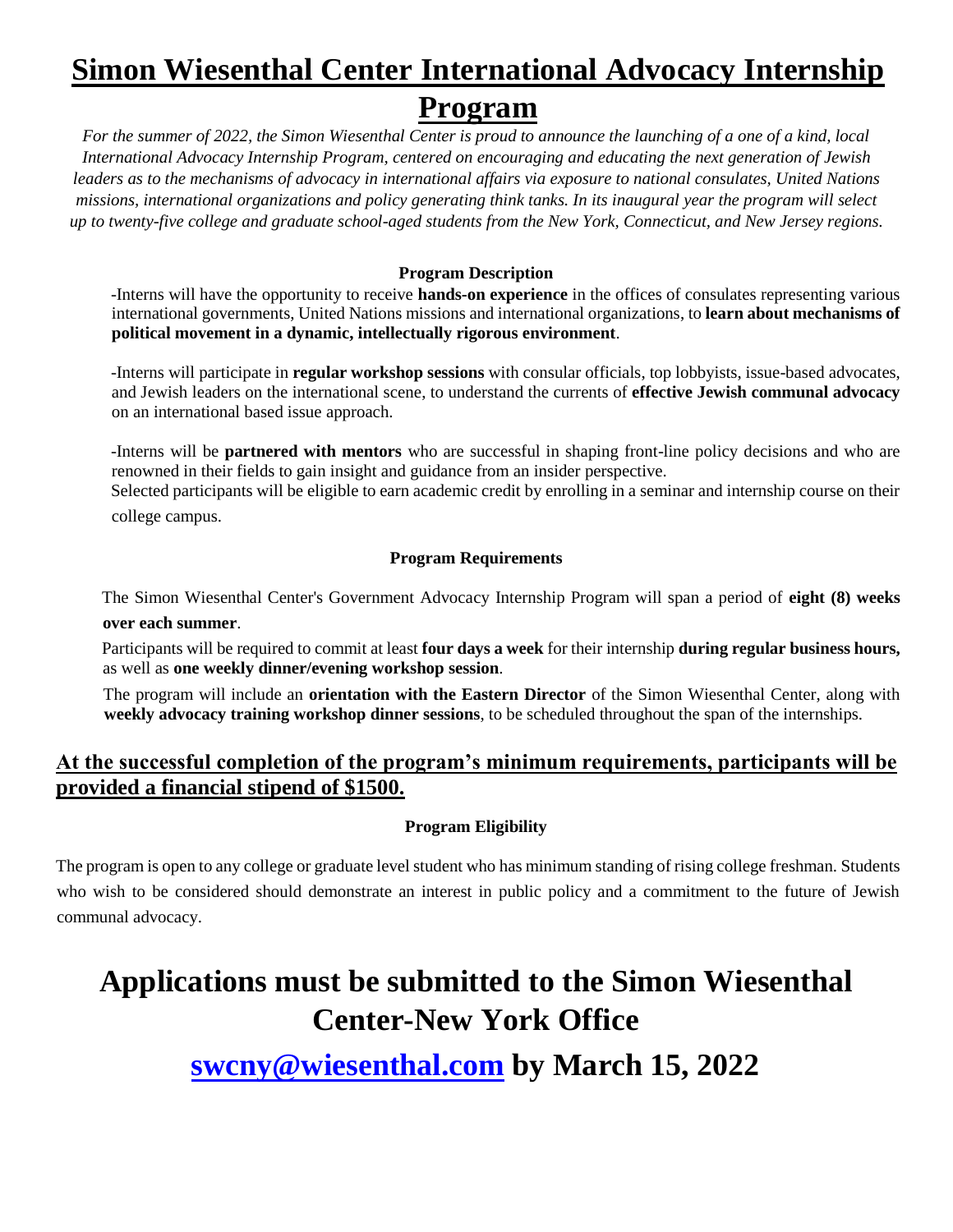# *SIMON WIESENTHAL CENTER INTERNATIONAL ADVOCACY INTERNSHIP PROGRAM*

**Please type or print clearly:** 

|  |                                                                      | Home |
|--|----------------------------------------------------------------------|------|
|  |                                                                      |      |
|  |                                                                      |      |
|  |                                                                      |      |
|  | <b>Current Academic Standing: Freshman Sophomore Junior Senior</b>   |      |
|  | <b>Expected Standing Next Fall:</b> Freshman Sophomore Junior Senior |      |
|  |                                                                      |      |
|  |                                                                      |      |
|  |                                                                      |      |
|  | Degree: Date Expected / Received: Current Cumulative GPA:            |      |
|  |                                                                      |      |
|  | Degree: Date Expected / Received: Current Cumulative GPA: _____      |      |

## **\*Applicants are to submit a current copy of their transcript from the college they are attending.**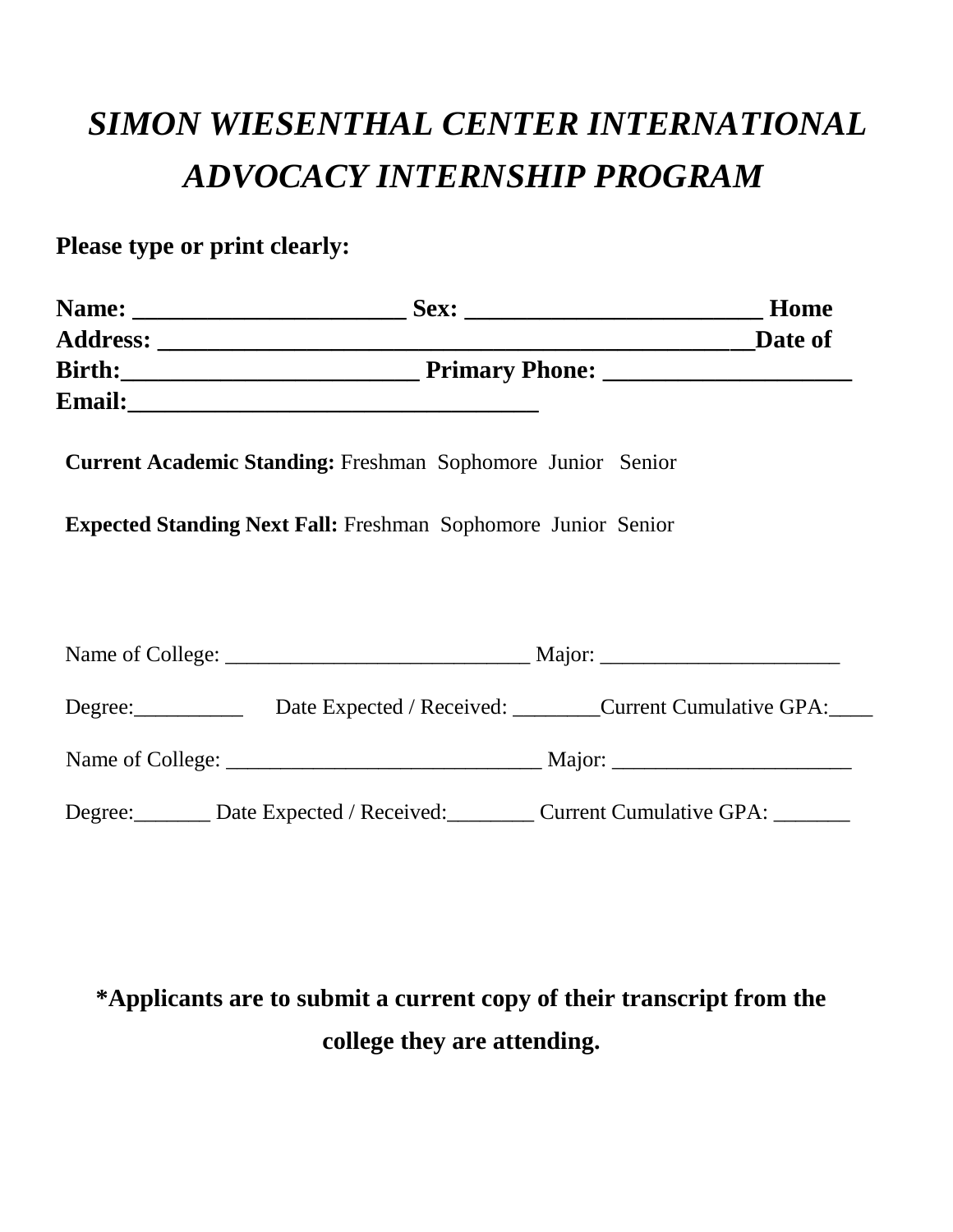**The Simon Wiesenthal Center International Advocacy Internship Program will expose students to public policy, legislation and advocacy to combat antisemitism, fight bigotry and stereotyping and ensure proper legal and de-facto treatment of the Jewish community across the international policy spectrum. This program will serve as a critical tool in preparing next generation Jewish Community leaders to impact, and advocate on issues that affect communal interests.** 

**\*In a separate narrative no longer than 1,000 words, please respond to the following items.**

A -- Describe why you would like to be a Simon Wiesenthal Center International Advocacy Intern.

B -- Describe the areas of public policy that interest you most, and why.

C -- To what extent has your academic and work experience helped to prepare you for this assignment?

**Please list any academic honors you have received and/or extracurricular activities in which you are involved:** 

**\_\_\_\_\_\_\_\_\_\_\_\_\_\_\_\_\_\_\_\_\_\_\_\_\_\_\_\_\_\_\_\_\_\_\_\_\_\_\_\_\_\_\_\_\_\_\_\_\_\_\_\_\_\_\_\_\_\_\_\_\_\_\_\_\_\_\_\_\_\_\_\_\_\_\_\_\_\_\_\_\_\_\_\_\_\_\_\_\_\_**

**\_\_\_\_\_\_\_\_\_\_\_\_\_\_\_\_\_\_\_\_\_\_\_\_\_\_\_\_\_\_\_\_\_\_\_\_\_\_\_\_\_\_\_\_\_\_\_\_\_\_\_\_\_\_\_\_\_\_\_\_\_\_\_\_\_\_\_\_\_\_\_\_\_\_\_\_\_\_\_\_\_\_\_\_\_\_\_\_\_\_**

**\_\_\_\_\_\_\_\_\_\_\_\_\_\_\_\_\_\_\_\_\_\_\_\_\_\_\_\_\_\_\_\_\_\_\_\_\_\_\_\_\_\_\_\_\_\_\_\_\_\_\_\_\_\_\_\_\_\_\_\_\_\_\_\_\_\_\_\_\_\_\_\_\_\_\_\_\_\_\_\_\_\_\_\_\_\_\_\_\_\_**

**\_\_\_\_\_\_\_\_\_\_\_\_\_\_\_\_\_\_\_\_\_\_\_\_\_\_\_\_\_\_\_\_\_\_\_\_\_\_\_\_\_\_\_\_\_\_\_\_\_\_\_\_\_\_\_\_\_\_\_\_\_\_\_\_\_\_\_\_\_\_\_\_\_\_\_\_\_\_\_\_\_\_\_\_\_\_\_\_\_\_**

**\_\_\_\_\_\_\_\_\_\_\_\_\_\_\_\_\_\_\_\_\_\_\_\_\_\_\_\_\_\_\_\_\_\_\_\_\_\_\_\_\_\_\_\_\_\_\_\_\_\_\_\_\_\_\_\_\_\_\_\_\_\_\_\_\_\_\_\_\_\_\_\_\_\_\_\_\_\_\_\_\_\_\_\_\_\_\_\_\_\_**

**\_\_\_\_\_\_\_\_\_\_\_\_\_\_\_\_\_\_\_\_\_\_\_\_\_\_\_\_\_\_\_\_\_\_\_\_\_\_\_\_\_\_\_\_\_\_\_\_\_\_\_\_\_\_\_\_\_\_\_\_\_\_\_\_\_\_\_\_\_\_\_\_\_\_\_\_\_\_\_\_\_\_\_\_\_\_\_\_\_\_**

**\_\_\_\_\_\_\_\_\_\_\_\_\_\_\_\_\_\_\_\_\_\_\_\_\_\_\_\_\_\_\_\_\_\_\_\_\_\_\_\_\_\_\_\_\_\_\_\_\_\_\_\_\_\_\_\_\_\_\_\_\_\_\_\_\_\_\_\_\_\_\_\_\_\_\_\_\_\_\_\_\_\_\_\_\_\_\_\_\_\_**

**\_\_\_\_\_\_\_\_\_\_\_\_\_\_\_\_\_\_\_\_\_\_\_\_\_\_\_\_\_\_\_\_\_\_\_\_\_\_\_\_\_\_\_\_\_\_\_\_\_\_\_\_\_\_\_\_\_\_\_\_\_\_\_\_\_\_\_\_\_\_\_\_\_\_\_\_\_\_\_\_\_\_\_\_\_\_\_\_\_\_**

**\_\_\_\_\_\_\_\_\_\_\_\_\_\_\_\_\_\_\_\_\_\_\_\_\_\_\_\_\_\_\_\_\_\_\_\_\_\_\_\_\_\_\_\_\_\_\_\_\_\_\_\_\_\_\_\_\_\_\_\_\_\_\_\_\_\_\_\_\_\_\_\_\_\_\_\_\_\_\_\_\_\_\_\_\_\_\_\_\_\_**

**\_\_\_\_\_\_\_\_\_\_\_\_\_\_\_\_\_\_\_\_\_\_\_\_\_\_\_\_\_\_\_\_\_\_\_\_\_\_\_\_\_\_\_\_\_\_\_\_\_\_\_\_\_\_\_\_\_\_\_\_\_\_\_\_\_\_\_\_\_\_\_\_\_\_\_\_\_\_\_\_\_\_\_\_\_\_\_\_\_\_**

**\_\_\_\_\_\_\_\_\_\_\_\_\_\_\_\_\_\_\_\_\_\_\_\_\_\_\_\_\_\_\_\_\_\_\_\_\_\_\_\_\_\_\_\_\_\_\_\_\_\_\_\_\_\_\_\_\_\_\_\_\_\_\_\_\_\_\_\_\_\_\_\_\_\_\_\_\_\_\_\_\_\_\_\_\_\_\_\_\_\_**

**\_\_\_\_\_\_\_\_\_\_\_\_\_\_\_\_\_\_\_\_\_\_\_\_\_\_\_\_\_\_\_\_\_\_\_\_\_\_\_\_\_\_\_\_\_\_\_\_\_\_\_\_\_\_\_\_\_\_\_\_\_\_\_\_\_\_\_\_\_\_\_\_\_\_\_\_\_\_\_\_\_\_\_\_\_\_\_\_\_\_**

**\_\_\_\_\_\_\_\_\_\_\_\_\_\_\_\_\_\_\_\_\_\_\_\_\_\_\_\_\_\_\_\_\_\_\_\_\_\_\_\_\_\_\_\_\_\_\_\_\_\_\_\_\_\_\_\_\_\_\_\_\_\_\_\_\_\_\_\_\_\_\_\_\_\_\_\_\_\_\_\_\_\_\_\_\_\_\_\_\_\_**

**\_\_\_\_\_\_\_\_\_\_\_\_\_\_\_\_\_\_\_\_\_\_\_\_\_\_\_\_\_\_\_\_\_\_\_\_\_\_\_\_\_\_\_\_\_\_\_\_\_\_\_\_\_\_\_\_\_\_\_\_\_\_\_\_\_\_\_\_\_\_\_\_\_\_\_\_\_\_\_\_\_\_\_\_\_\_\_\_\_\_**

**\_\_\_\_\_\_\_\_\_\_\_\_\_\_\_\_\_\_\_\_\_\_\_\_\_\_\_\_\_\_\_\_\_\_\_\_\_\_\_\_\_\_\_\_\_\_\_\_\_\_\_\_\_\_\_\_\_\_\_\_\_\_\_\_\_\_\_\_\_\_\_\_\_\_\_\_\_\_\_\_\_\_\_\_\_\_\_\_\_\_**

**\_\_\_\_\_\_\_\_\_\_\_\_\_\_\_\_\_\_\_\_\_\_\_\_\_\_\_\_\_\_\_\_\_\_\_\_\_\_\_\_\_\_\_\_\_\_\_\_\_\_\_\_\_\_\_\_\_\_\_\_\_\_\_\_\_\_\_\_\_\_\_\_\_\_\_\_\_\_\_\_\_\_\_\_\_\_\_\_\_\_**

**\_\_\_\_\_\_\_\_\_\_\_\_\_\_\_\_\_\_\_\_\_\_\_\_\_\_\_\_\_\_\_\_\_\_\_\_\_\_\_\_\_\_\_\_\_\_\_\_\_\_\_\_\_\_\_\_\_\_\_\_\_\_\_\_\_\_\_\_\_\_\_\_\_\_\_\_\_\_\_\_\_\_\_\_\_\_\_\_\_\_**

**\_\_\_\_\_\_\_\_\_\_\_\_\_\_\_\_\_\_\_\_\_\_\_\_\_\_\_\_\_\_\_\_\_\_\_\_\_\_\_\_\_\_\_\_\_\_\_\_\_\_\_\_\_\_\_\_\_\_\_\_\_\_\_\_\_\_\_\_\_\_\_\_\_\_\_\_\_\_\_\_\_\_\_\_\_\_\_\_\_\_**

**\_\_\_\_\_\_\_\_\_\_\_\_\_\_\_\_\_\_\_\_\_\_\_\_\_\_\_\_\_\_\_\_\_\_\_\_\_\_\_\_\_\_\_\_\_\_\_\_\_\_\_\_\_\_\_\_\_\_\_\_\_\_\_\_\_\_\_\_\_\_\_\_\_\_\_\_\_\_\_\_\_\_\_\_\_\_\_\_\_\_**

**\_\_\_\_\_\_\_\_\_\_\_\_\_\_\_\_\_\_\_\_\_\_\_\_\_\_\_\_\_\_\_\_\_\_\_\_\_\_\_\_\_\_\_\_\_\_\_\_\_\_\_\_\_\_\_\_\_\_\_\_\_\_\_\_\_\_\_\_\_\_\_\_\_\_\_\_\_\_\_\_\_\_\_\_\_\_\_\_\_\_**

**Describe your long-term professional goals:**